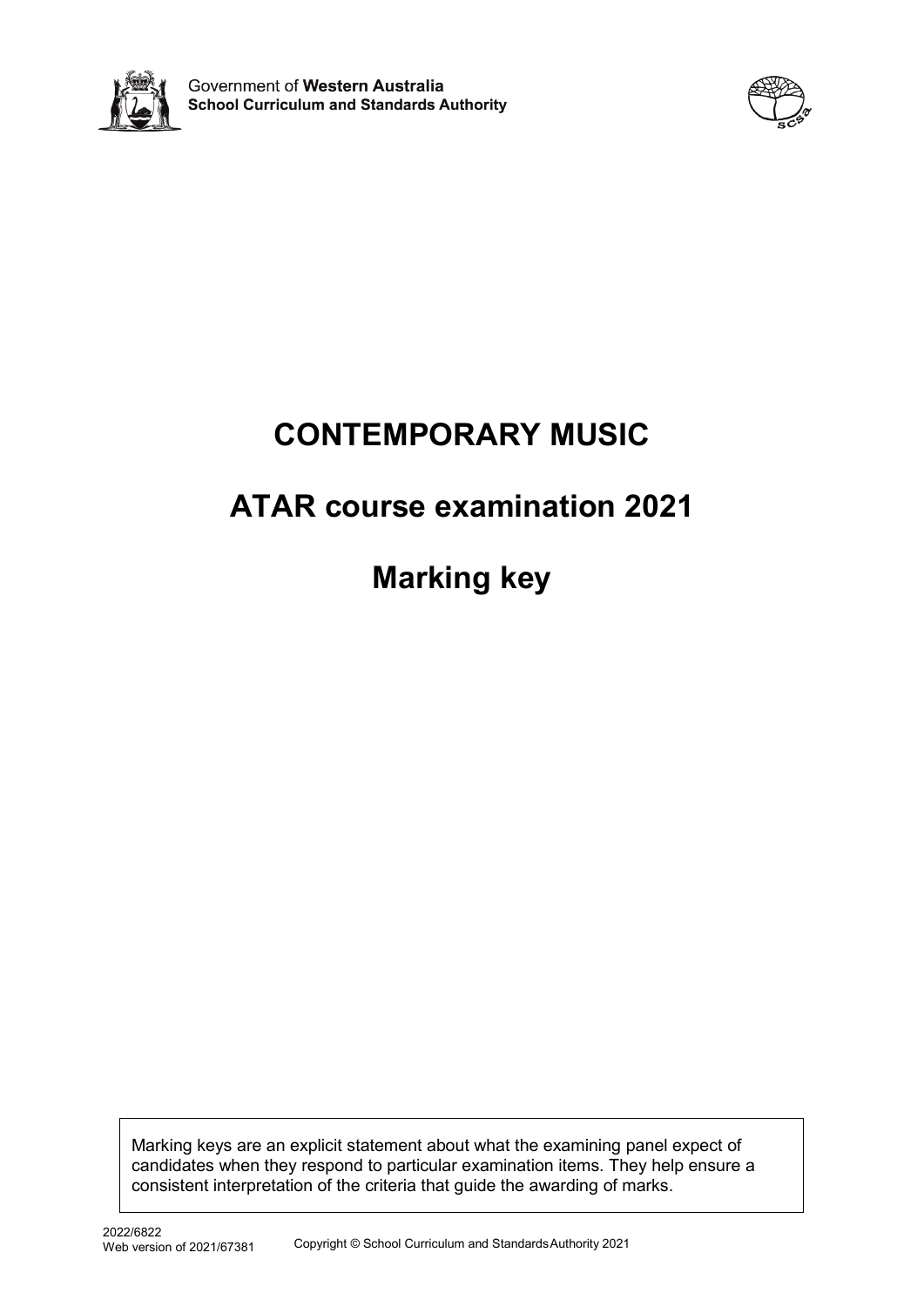#### **Section One: Aural and analysis 36% (54 Marks)**

#### **Question 1: Interval recognition (5 marks)**

(a) Name the **two** intervals indicated on the stave below. (2 marks)



| <b>Description</b>             | <b>Marks</b> |
|--------------------------------|--------------|
| perfect 5 <sup>th</sup><br>(i) |              |
| major 3 <sup>rd</sup><br>(ii)  |              |
| <b>Total</b>                   |              |

- (b) (i) Name the interval created between the first two notes of the vocal line. (1 mark)
	- (ii) Circle the most appropriate term to describe the tonality of the opening of this excerpt. excerpt. (1 mark)
	- (iii) Circle the most appropriate description of the modulation that has taken place by<br>the end of the excerpt. (1 mark) the end of the excerpt.

| <b>Description</b>   | <b>Marks</b> |
|----------------------|--------------|
| major 3rd            |              |
| (ii)<br>major        |              |
| (iii)<br>to dominant |              |
| <b>Total</b>         |              |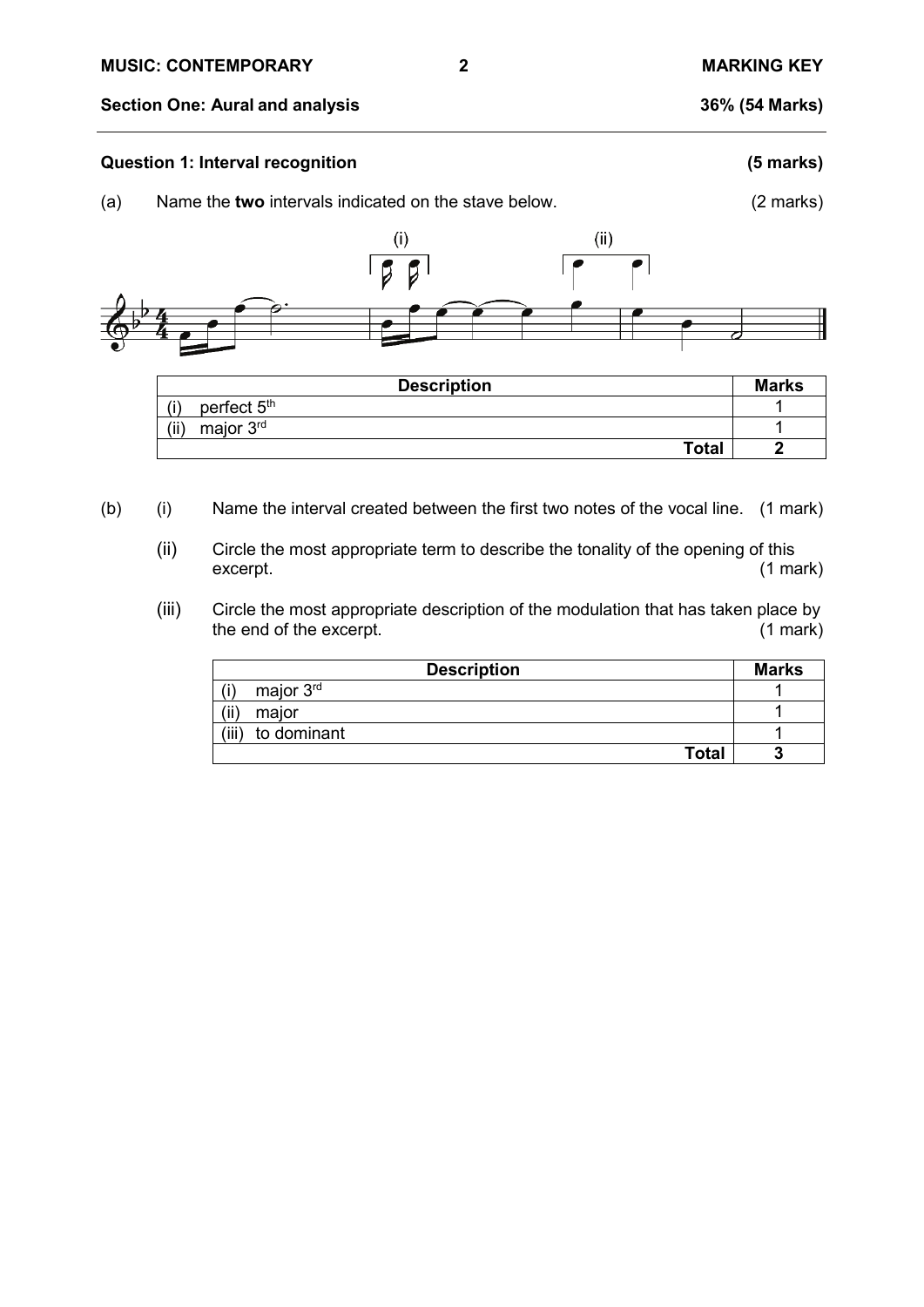# **Question 2: Rhythmic dictation (11 marks)**

Listen to Track 3 **and/or** Track 4 and complete the following four-bar dictation by providing bar lines, rhythm and rests as required to the given pitches. The correct rhythm for the first note of each phrase is provided.



<sup>\*</sup> Denotes a rest

| <b>Description</b>                                  | <b>Marks</b>   |
|-----------------------------------------------------|----------------|
| Rhythm                                              |                |
| 32 values (notes and rests) correct                 | 8              |
| 30-31 values correct                                |                |
| 25-29 values correct                                | 6              |
| 20-24 values correct                                | 5              |
| 15-19 values correct                                | 4              |
| 10-14 values correct                                | 3              |
| 5-9 values correct                                  | $\overline{2}$ |
| 1-4 values correct                                  |                |
| <b>Subtotal</b>                                     | 8              |
| <b>Barlines</b>                                     |                |
| All bar lines correct                               | 1              |
| <b>Subtotal</b>                                     | 4              |
| Rhythmic grouping                                   |                |
| All rhythmic grouping correct (for $\frac{4}{4}$ )  |                |
| <b>Subtotal</b>                                     | 1              |
| <b>Stem directions</b>                              |                |
| All stem directions correct (according to grouping) |                |
| <b>Subtotal</b>                                     |                |
| Total                                               | 11             |





\* Denotes a rest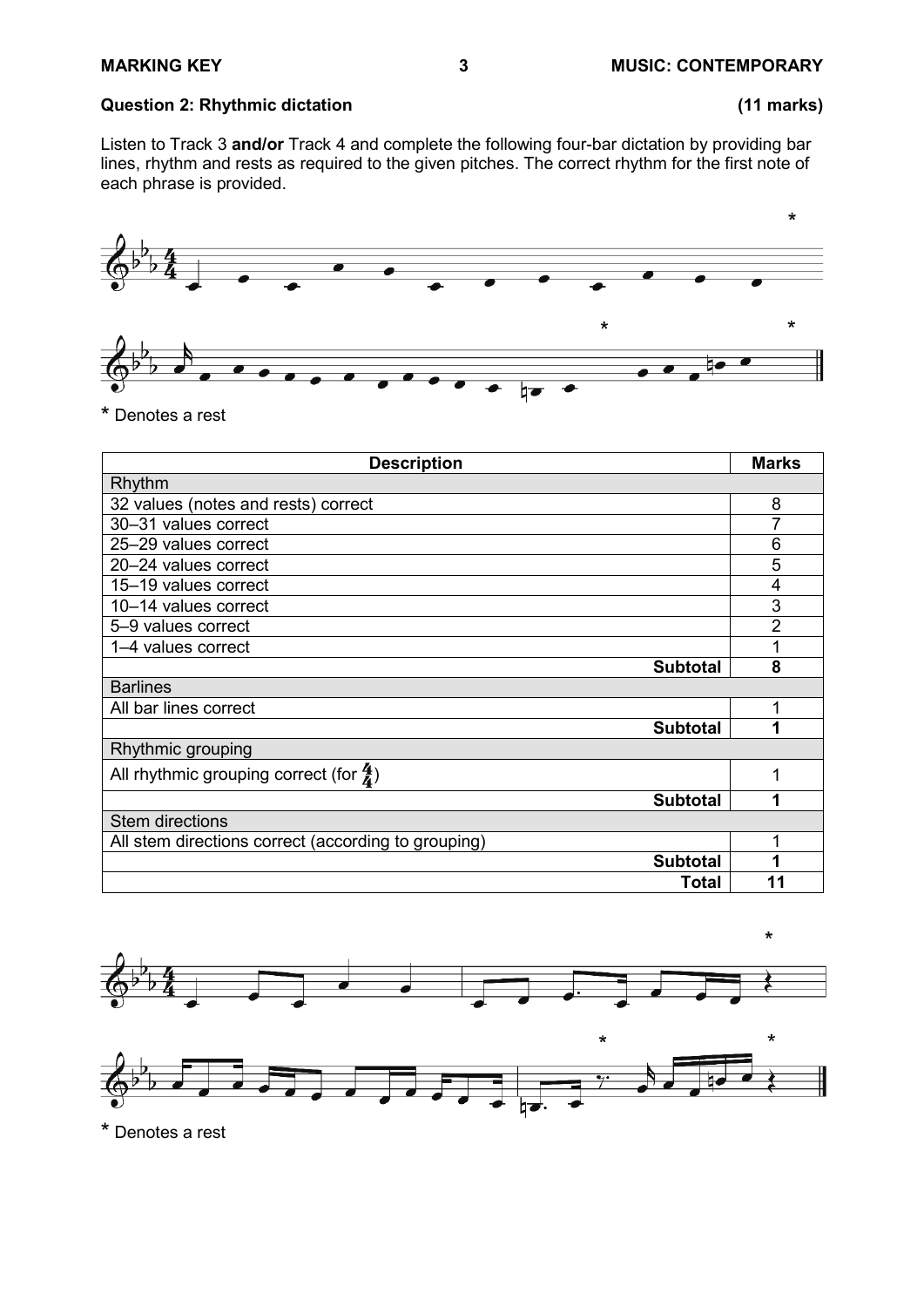# **Question 3: Discrepancies (6 marks)**

Listen to the big band excerpt and consider the corresponding Trumpet 1 score below.

There are **six** errors in the Trumpet 1 score provided, as follows:

- the correct time signature is missing
- the correct key signature is missing
- there is one tie missing
- there is one pitch error
- there are two rhythm errors affecting two note heads and two beats.

Write the required changes directly onto the score below to reflect how it is being played. The first note is correct.

| For copyright reasons this score cannot be reproduced in the online version of this document. |
|-----------------------------------------------------------------------------------------------|
|                                                                                               |

| <b>Description</b>                | <b>Marks</b> |
|-----------------------------------|--------------|
| Simple quadruple time signature   |              |
| 夆                                 | 1            |
|                                   |              |
| F major key signature             |              |
|                                   |              |
|                                   |              |
|                                   |              |
| Tie (Bar 2, beat 2-3)             |              |
|                                   |              |
|                                   |              |
|                                   |              |
| G# (Bar 5, beat 2)                |              |
|                                   | 1            |
| $\equiv$                          |              |
| Quaver (Bar 1, beat 3)            |              |
|                                   | 1            |
| $\frac{1}{\sqrt{2}}$              |              |
|                                   |              |
| Dotted crotchet (Bar 1, beat 3-4) |              |
| $\overline{\phantom{a}}$          | 1            |
|                                   |              |
| <b>Total</b>                      | 6            |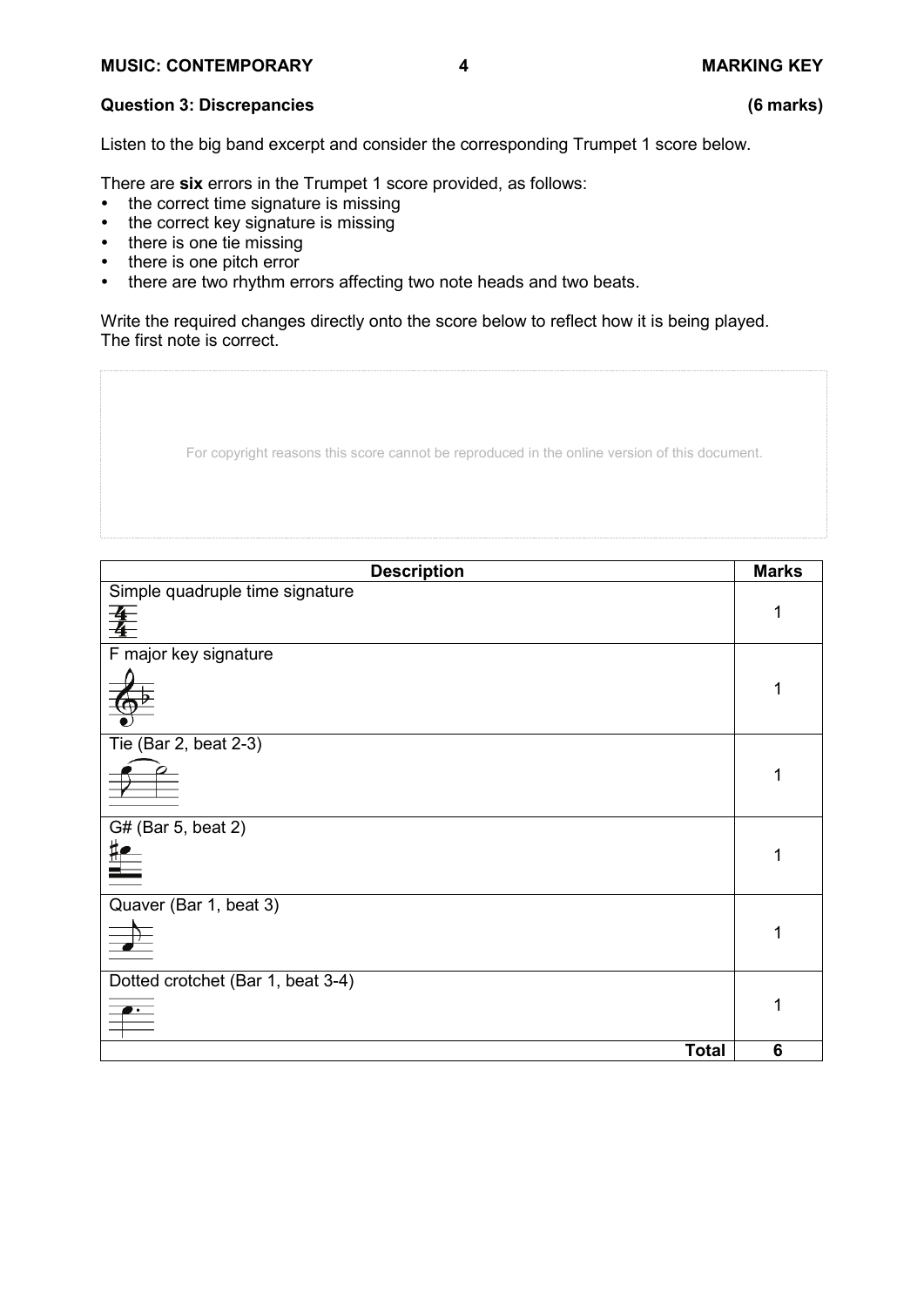# **Question 4: Harmonic/chord progression (7 marks)**

Identify the **seven** chords heard in the accompaniment part, indicated by boxes labelled (a) to (g) below. Use Roman numerals or chord names in F Major.

*The first chord of the excerpt of the progression is provided for you. It is the tonic chord.*

For copyright reasons this score cannot be reproduced in the online version of this document.

| <b>Description</b> | <b>Marks</b> |
|--------------------|--------------|
| (a) $V$ or $C$     |              |
| V7 or C7<br>(b)    |              |
| (c) $I$ or $F$     |              |
| (d) IV or $B$      |              |
| I or F<br>(e)      |              |
| V or C             |              |
| I or F<br>(g)      |              |
| <b>Total</b>       |              |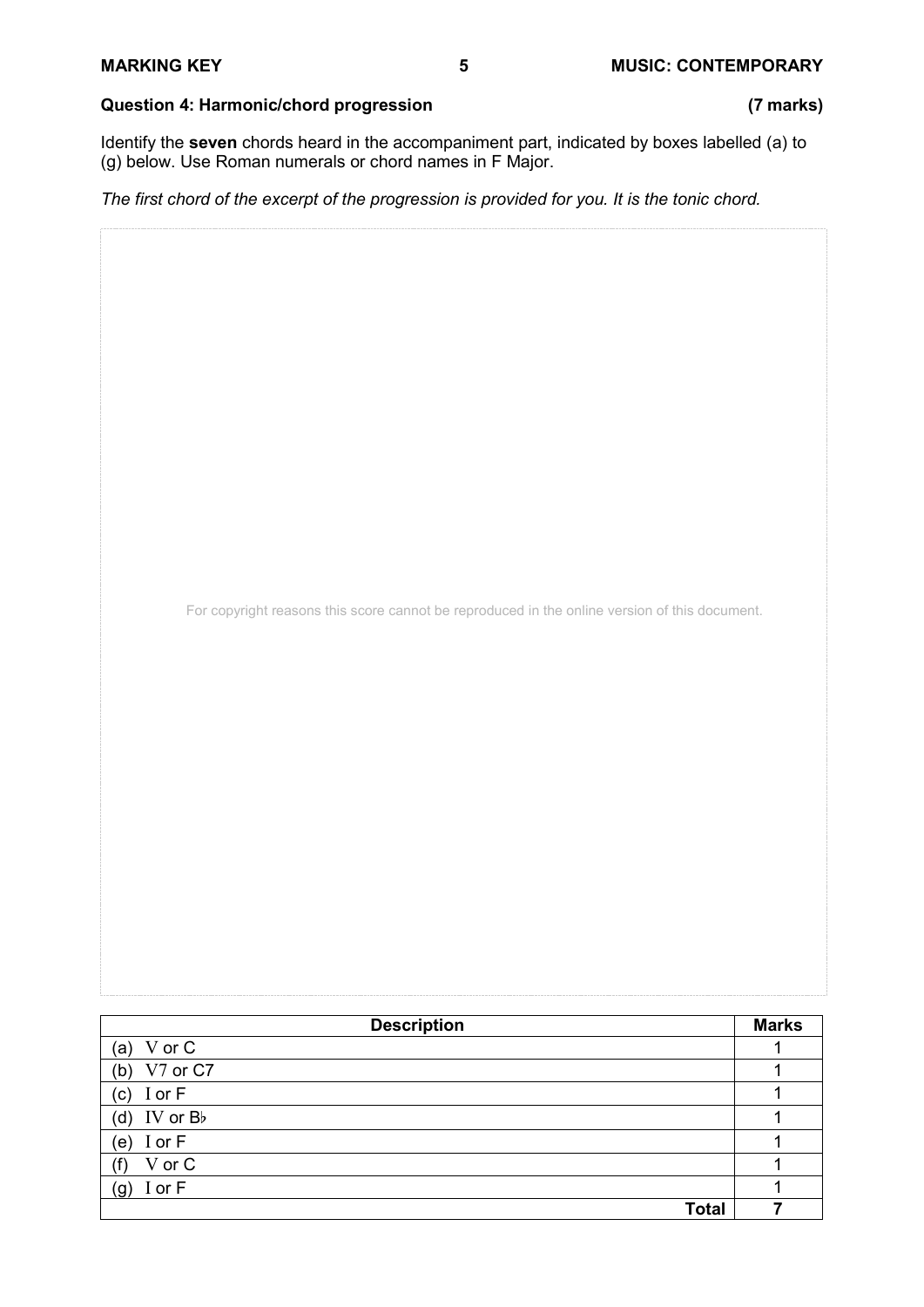# **Question 5: Melodic dictation (13 marks)**

Listen to Track 7 **and/or** Track 8 and complete the following eight-bar dictation by providing the pitch and rhythm. The first note of each phrase is given.





| <b>Description</b>                                 | <b>Marks</b>   |
|----------------------------------------------------|----------------|
| Pitch                                              |                |
| 33 pitches correct                                 | 10             |
| 29-32 pitches correct                              | 9              |
| 25-28 pitches correct                              | 8              |
| 21-24 pitches correct                              | 7              |
| 17-20 pitches correct                              | 6              |
| 13-16 pitches correct                              | 5              |
| 10-12 pitches correct                              | 4              |
| 7-9 pitches correct                                | 3              |
| 4-6 pitches correct                                | $\overline{2}$ |
| 1-3 pitches correct                                | 1              |
| <b>Subtotal</b>                                    | 10             |
| Rhythm                                             |                |
| All rhythm correct                                 | $\overline{2}$ |
| $1-4$ errors                                       | 1              |
| <b>Subtotal</b>                                    | $\overline{2}$ |
| Rhythmic grouping                                  |                |
| All rhythmic grouping correct (for $\frac{6}{8}$ ) | 1              |
| <b>Subtotal</b>                                    | 1              |
| <b>Total</b>                                       | 13             |



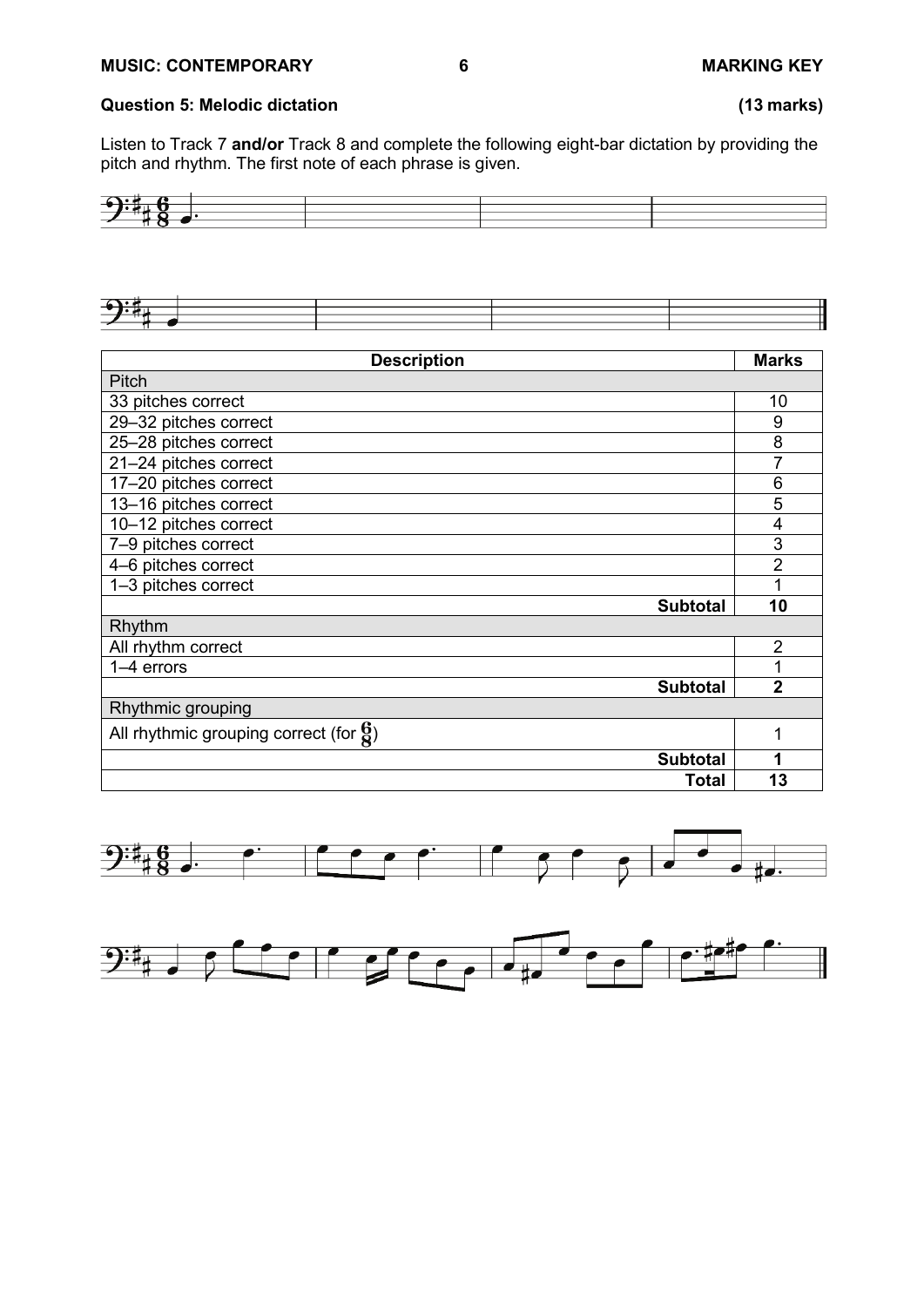# **MARKING KEY 7 MUSIC: CONTEMPORARY**

### **Question 6: Aural analysis (12 marks)**

(a) Identify the **two** time signatures and the texture evident. (3 marks)

| <b>Description</b>              | <b>Marks</b> |
|---------------------------------|--------------|
| $\frac{2}{8}$ and $\frac{2}{4}$ |              |
| homophonic                      |              |
| <b>Total</b>                    |              |

(b) Identify the time signature and compositional device evident. (2 marks)

| <b>Description</b>                     | <b>Marks</b> |
|----------------------------------------|--------------|
| $\frac{12}{8}$ (accept $\frac{7}{4}$ ) |              |
| ostinato/riff (accept pedal point)     |              |
| Total                                  |              |

(c) Identify the time signature and name the **two** instrument families playing the ostinato. (3 marks)

| <b>Description</b>    | <b>Marks</b> |
|-----------------------|--------------|
| ភ                     |              |
| percussion and string |              |
| <b>Total</b>          |              |

(d) Identify the time signature and name the wind instrument featured as soloist. (2 marks)

| <b>Description</b> | <b>Marks</b> |
|--------------------|--------------|
|                    |              |
| saxophone          |              |
| <b>Total</b>       |              |

(e) Identify the time signature and name the melodic instrument featured along with the bass and drums.

| <b>Description</b> | <b>Marks</b> |
|--------------------|--------------|
|                    |              |
| trombone           |              |
| <b>Total</b>       |              |

**End of Section One**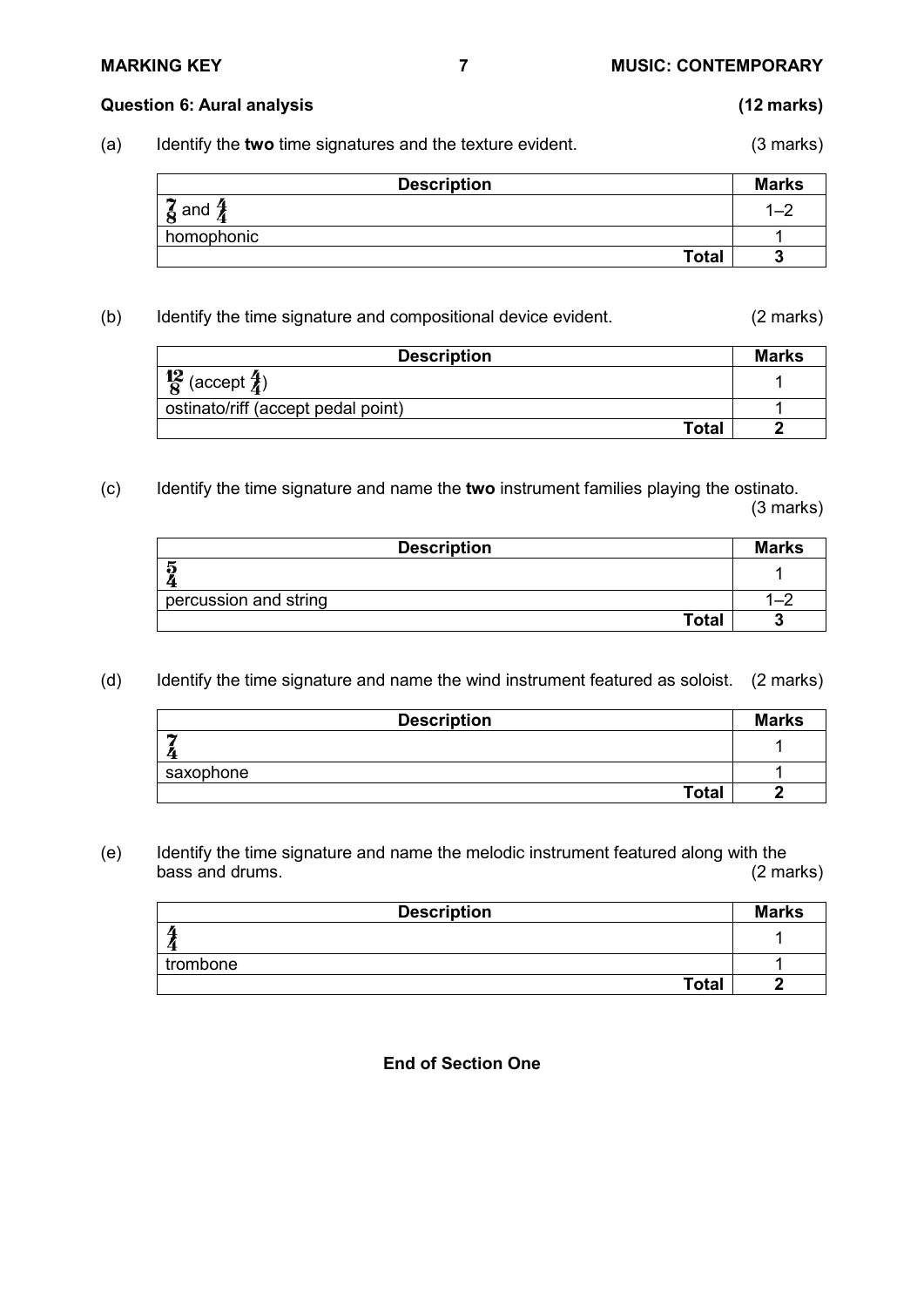## **MUSIC: CONTEMPORARY 8 MARKING KEY**

**Section Two: Cultural and historical analysis 34% (47 Marks)**

**Part A: Analysis 11% (15 Marks)**

# **Question 7 (15 marks)**

Refer to pages 3–6 in the Score booklet to answer this question.

(a) (i) State the sub-style/sub-genre this excerpt represents. (1 mark)

| <b>Description</b> |              | <b>Marks</b> |
|--------------------|--------------|--------------|
| punk rock          |              |              |
|                    | <b>Total</b> |              |

(ii) Complete the table below by describing how each musical characteristic of this sub-style/sub-genre is applied in this excerpt. (3 marks)

|             | <b>Description</b>                             | Marks |
|-------------|------------------------------------------------|-------|
| Harmony     | simple, repetitive chords                      |       |
| Tempo       | $\text{crotchet} = 176 \text{bpm}$ (very fast) |       |
| Vocal style | often shouted (as in introduction)             |       |
|             | Total                                          |       |

(b) For each of the instruments listed below, state the corresponding change evident in the music between bars 10–15 and bars 18–32. (4 marks)

| <b>Description</b>   |                               | <b>Marks</b>                                         |  |
|----------------------|-------------------------------|------------------------------------------------------|--|
| <b>Instrument</b>    | Evident in bars 10-15         | <b>Corresponding change</b><br>evident in bars 18-32 |  |
| Vocal                | shouted                       | pitched                                              |  |
| Guitar               | tacet                         | repetitive three-chord pattern                       |  |
| <b>Bass</b>          | Pedal (one chord only)        | repetitive three-chord pattern                       |  |
| <b>Drums</b>         | repetitive quaver tom pattern | full kit                                             |  |
|                      |                               | Total                                                |  |
| Accept other answers |                               |                                                      |  |

(c) (i) Provide the title and the artist of the designated work to which this excerpt is the most similar. (1 mark)

| <b>Description</b>                         | Marks |
|--------------------------------------------|-------|
| Title: London Calling<br>Artist: The Clash |       |
| <b>Total</b>                               |       |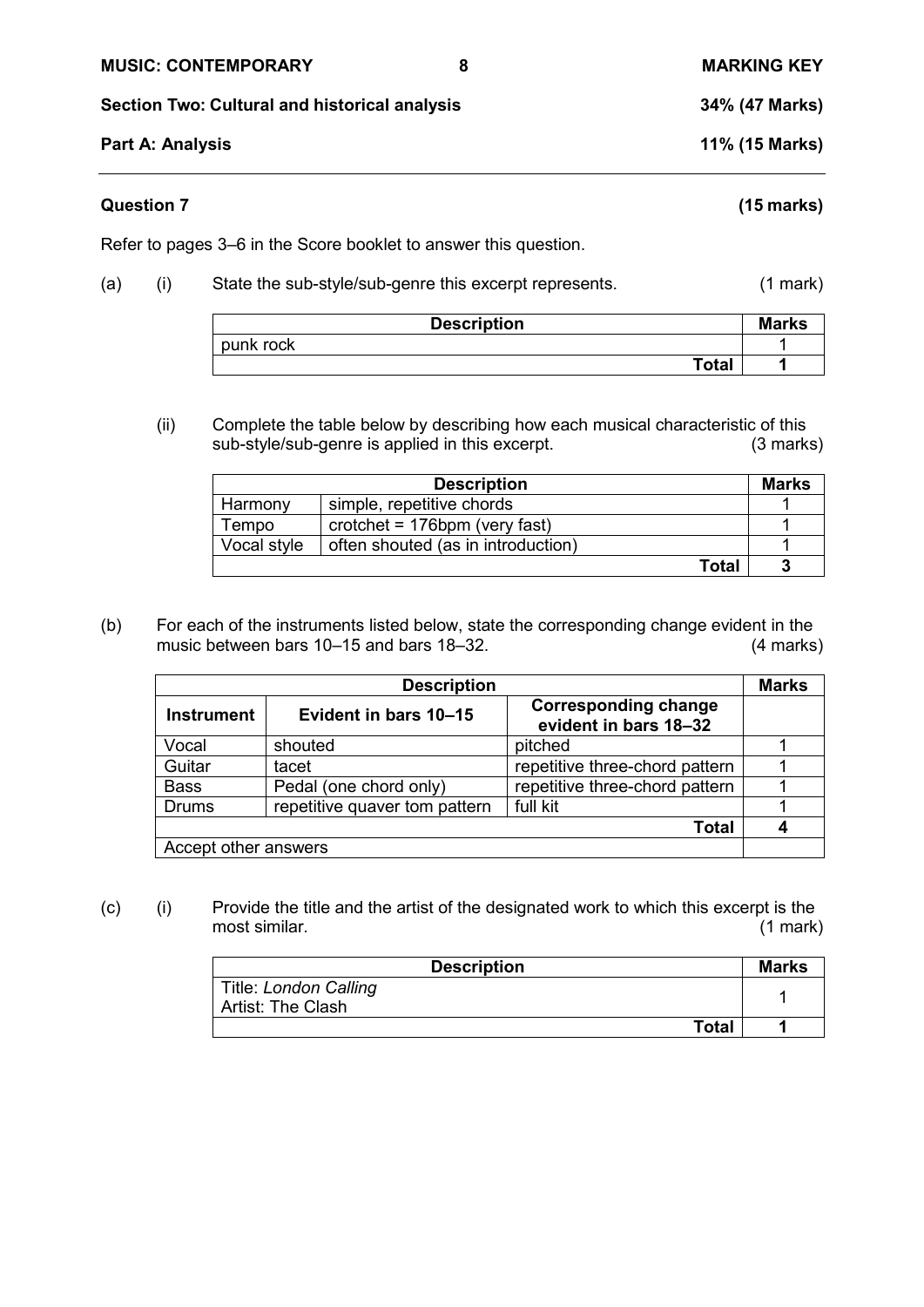(ii) On the table below, circle the **four** musical characteristics that are evident in the designated work from (c) (i).

| major key         | minor key      | pedal notes    |
|-------------------|----------------|----------------|
| shouted vocals    | fast tempo     | sus4 chords    |
| swung quavers     | riffs/ostinato | moderate tempo |
| walking bass line | add9 chords    | diminution     |

| <b>Description</b> | <b>Marks</b> |
|--------------------|--------------|
| minor key          |              |
| swung quavers      |              |
| moderate tempo     |              |
| add9 chords        |              |
| Total              |              |

(d) Define the following score directions, located on the score. (2 marks)

|                       | <b>Description</b>                                                                                                               | <b>Marks</b> |
|-----------------------|----------------------------------------------------------------------------------------------------------------------------------|--------------|
| $\mathbf{\%}$         | (Dal segno) – return here to the sign                                                                                            |              |
| (bar 18)              |                                                                                                                                  |              |
| D <sub>5</sub><br>Ì₩, | (D5 power chord) – play only the $1st$ and $5th$ notes of chord,<br>omitting the 3 <sup>rd</sup> . Use the 5 <sup>th</sup> fret. |              |
| (bar 23)              |                                                                                                                                  |              |
|                       | Total                                                                                                                            |              |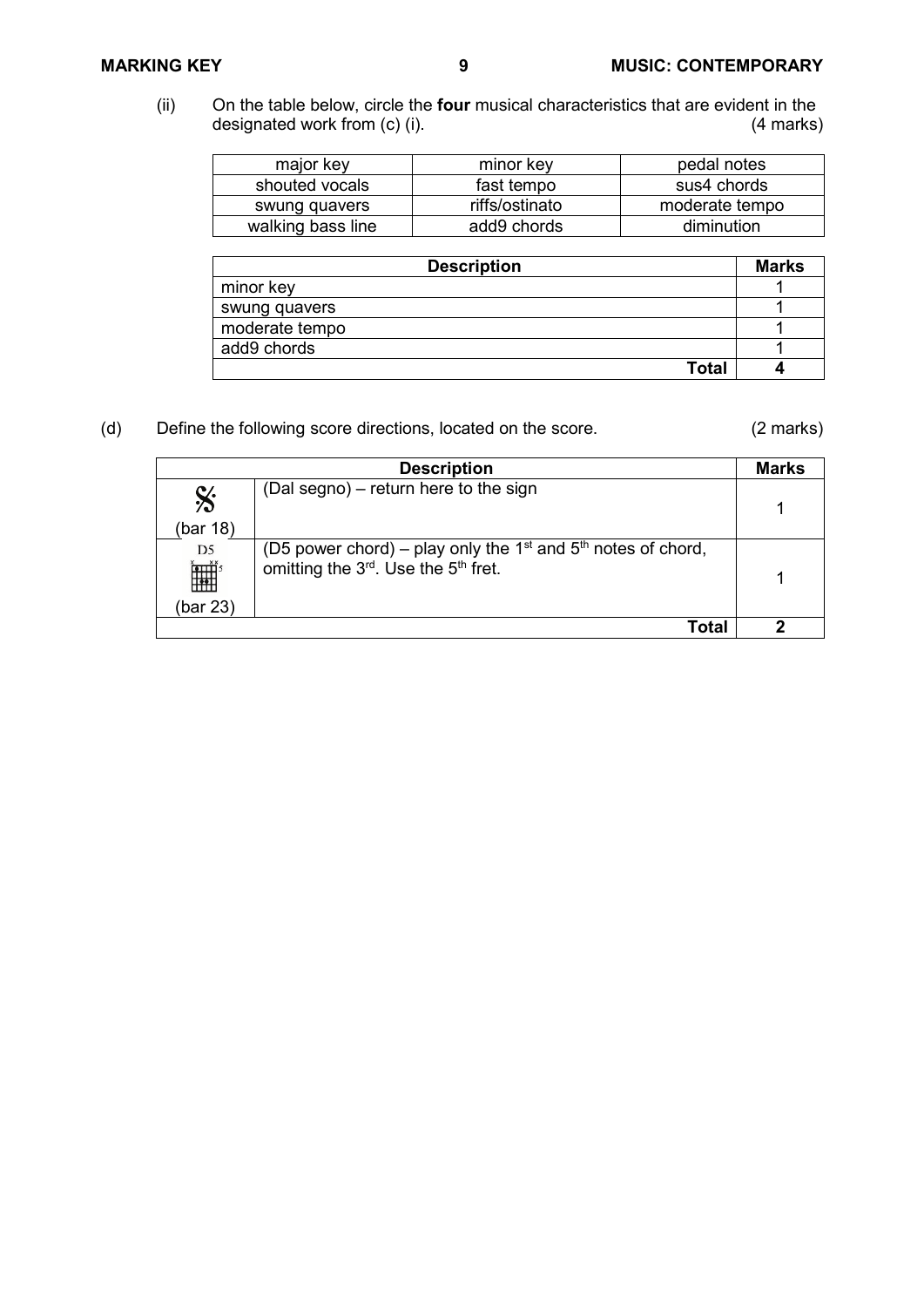| <b>MUSIC: CONTEMPORARY</b>          | 10 | <b>MARKING KEY</b> |
|-------------------------------------|----|--------------------|
| Part B: Short response              |    | 23% (32 Marks)     |
| Part B(i): Compulsory area of study |    | 11% (17 Marks)     |

This part contains **one** question based on the compulsory area of study and score(s) from the correlating designated works.

Refer to page 7 of the Score booklet to answer this question.

(a) State the name of the harmonic progression used in the solo sections of the song from<br>which the excerpt is taken. (1 mark) which the excerpt is taken.

| <b>Description</b> | <b>Marks</b> |
|--------------------|--------------|
| 12 bar blues       |              |
| <b>Total</b>       |              |

(b) Name the **two** instruments which feature heavily in solos in this song and state the difference in metre between the two solos.

| <b>Description</b>                                                             | <b>Marks</b> |
|--------------------------------------------------------------------------------|--------------|
| tenor saxophone                                                                |              |
| lead guitar                                                                    |              |
| saxophone solo is in $\bar{\mathbf{z}}$ , guitar solo is in $\bar{\mathbf{z}}$ |              |
| Total                                                                          |              |

(c) (i) Name the musical sub-style/sub-genre this song excerpt best represents.

(1 mark)

| <b>Description</b> | <b>Marks</b> |
|--------------------|--------------|
| progressive rock   |              |
| Total              |              |

(ii) Give **three** reasons for your answer by providing supporting reference to this song as a whole.

| <b>Description</b>                                                                                                                                  | <b>Marks</b> |
|-----------------------------------------------------------------------------------------------------------------------------------------------------|--------------|
| unusual time signatures (this piece is in $\vec{A}$ )<br>length of song (this song is long $-$ over 6:30)<br>use of unusual effects (cash register) | $1 - 3$      |
| Total                                                                                                                                               |              |
| Accept other answers                                                                                                                                |              |

**Question 8 (17 marks)**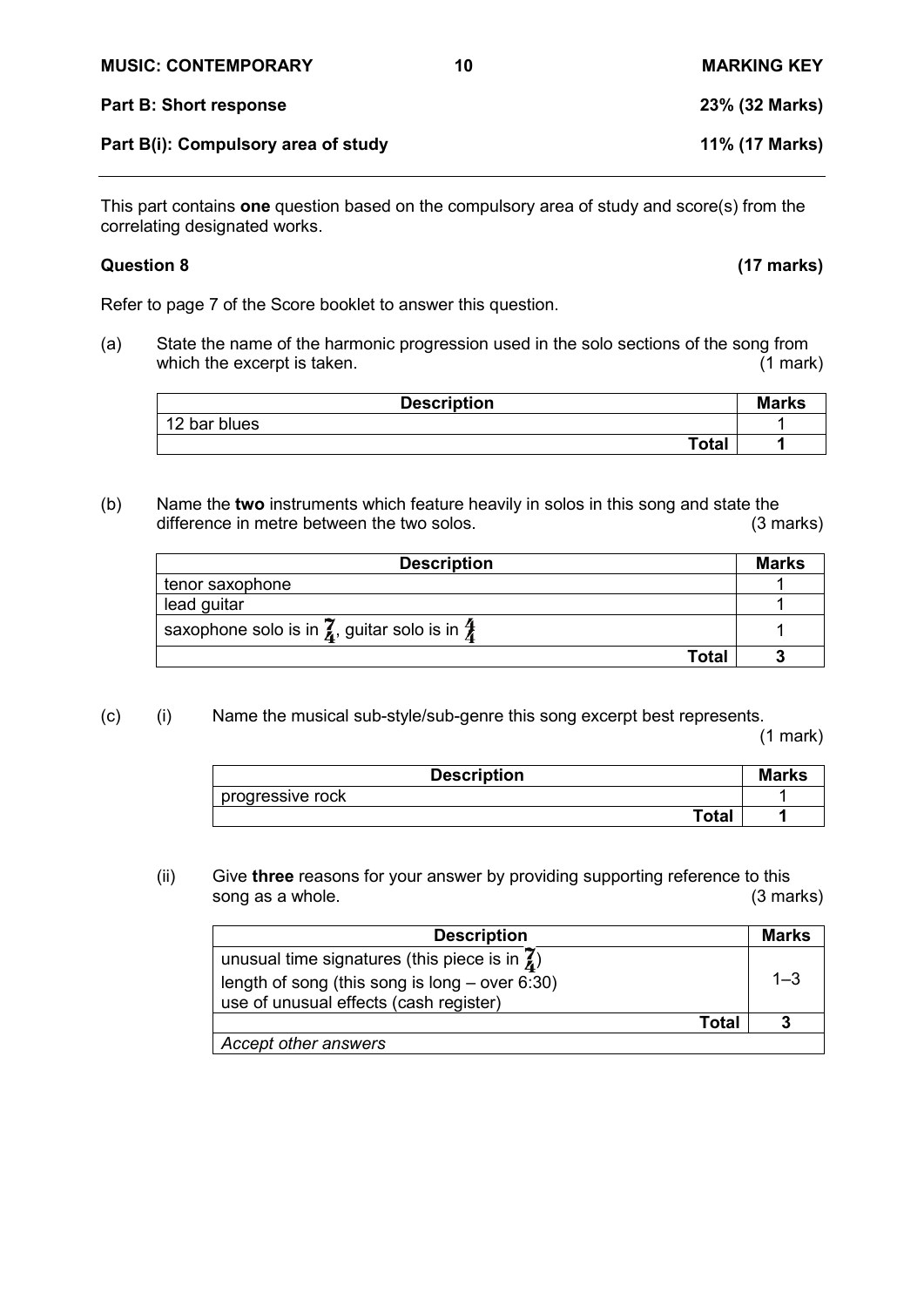(d) This excerpt features a number of metre changes. State the missing time signatures as indicated by the boxes on the score. indicated by the boxes on the score.

| <b>Description</b>                   | <b>Marks</b>   |
|--------------------------------------|----------------|
| 3<br>4<br>(i)                        |                |
| $\frac{5}{4}$<br>(i)                 |                |
| $\frac{3}{4}$<br>(iii)               |                |
| (iv)                                 |                |
| all four time signatures correct     | 3              |
| two or three time signatures correct | $\overline{2}$ |
| one time signature correct           |                |
| <b>Total</b>                         | 3              |

# (e) (i) Name the album on which this song was featured originally. (1 mark)

| <b>Description</b>    | <b>Marks</b> |
|-----------------------|--------------|
| Dark Side of the Moon |              |
| Total                 |              |

# (ii) Name and describe this type of album. (2 marks)

| <b>Description</b>                                                                 | Marks |
|------------------------------------------------------------------------------------|-------|
| concept album                                                                      |       |
| where the songs on an album are linked by a common purpose or<br>thematic material |       |
| Total                                                                              |       |

## (iii) Identify **three** recording techniques used on this album. (3 marks)

| <b>Description</b>               | <b>Marks</b> |
|----------------------------------|--------------|
| Any three of:                    |              |
| multitracking                    |              |
| looping                          |              |
| reverb                           | $1 - 3$      |
| delay                            |              |
| splicing                         |              |
| recording sound effects/sampling |              |
| <b>Total</b>                     | 3            |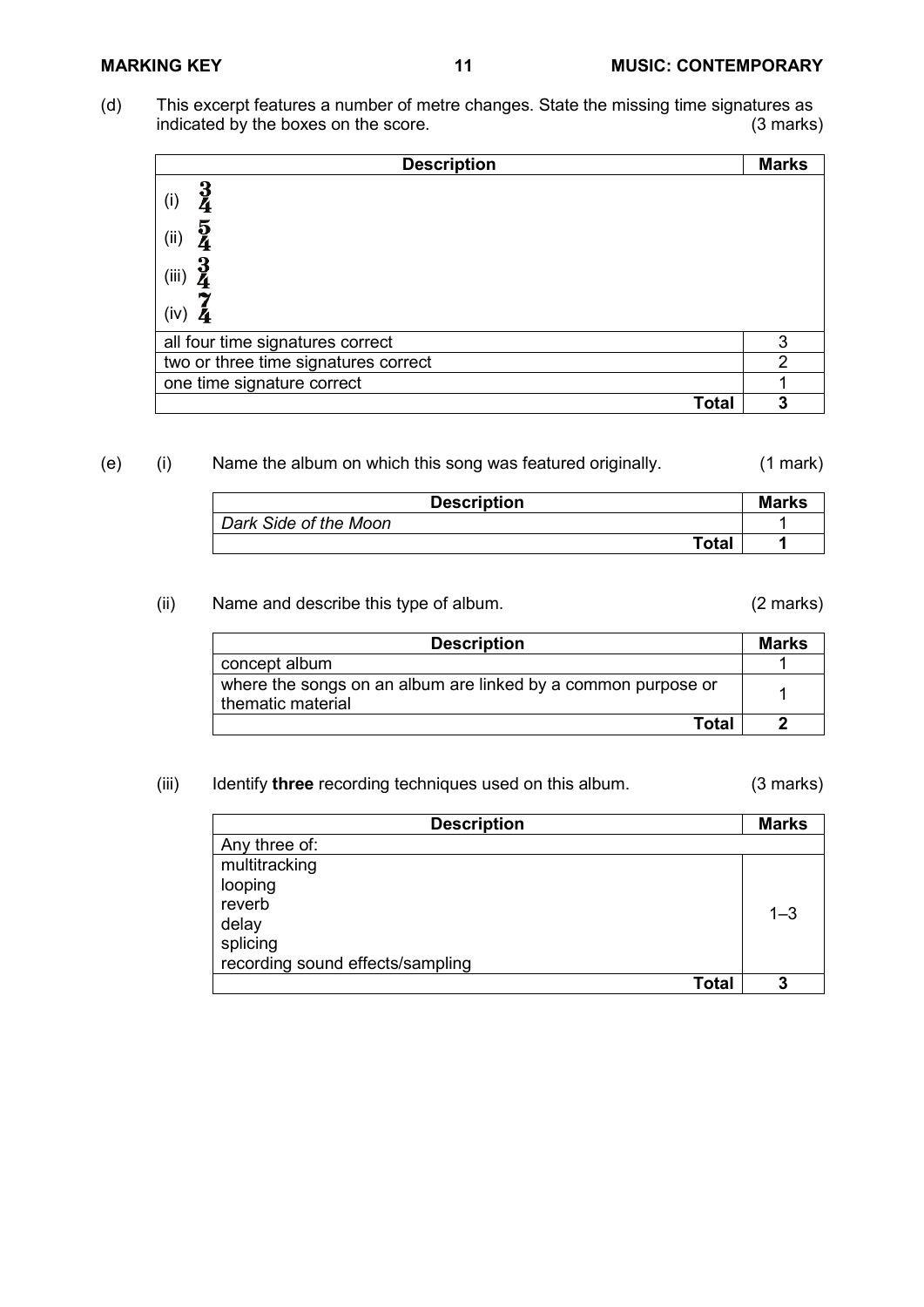# **Part B(ii): Non-compulsory area of study 12% (15 Marks)**

# **End of Section Two**

## **Question 9 (15 marks)**

(a) Discuss the use of rhythm in **one** of your designated works. Provide specific examples of the application of rhythm, drawn from your chosen designated work.

| <b>Description</b>                                                      | <b>Marks</b>   |
|-------------------------------------------------------------------------|----------------|
| Use of rhythm                                                           |                |
| Discusses accurately the use of rhythm with specific detail.            | 4              |
| Discusses accurately the use of rhythm with some detail.                | 3              |
| Describes rhythm however lacks specificity and/or contains some         | $\mathfrak{p}$ |
| inaccuracies.                                                           |                |
| Provides some limited description about rhythm.                         |                |
| <b>Subtotal</b>                                                         |                |
| Provision of specific examples from designated work                     |                |
| Provides specific, accurate examples from designated work.              | 3              |
| Provides some accurate examples from designated work.                   | 2              |
| Provides limited or generally inaccurate examples from designated work. |                |
| <b>Subtotal</b>                                                         | 3              |
| Total                                                                   |                |

(b) Referring to a **different** designated work from that discussed in Question 9 (a), discuss specific ways in which the composer/performer demonstrated innovation in this work,<br>paving the way for future composers/performers. (8 marks) paving the way for future composers/performers.

| <b>Description</b>                                                                      | <b>Marks</b>   |  |
|-----------------------------------------------------------------------------------------|----------------|--|
| Discussion of innovation                                                                |                |  |
| Discusses in detail how the composer/performer demonstrated innovation                  | 5              |  |
| in this work, paving the way for future composers/performers.                           |                |  |
| Discusses in some detail how the composer/performer demonstrated                        | 4              |  |
| innovation in this work, paving the way for future composers/performers.                |                |  |
| Provides some relevant and accurate points as to how the                                |                |  |
| composer/performer demonstrated innovation in this work, paving the way                 | 3              |  |
| for future composers/performers.                                                        |                |  |
| Provides general comment on how the composer/performer demonstrated                     |                |  |
| innovation in this work, paving the way for future composers/performers, or             | $\mathcal{P}$  |  |
| provides some relevant points with some inaccuracy evident.                             |                |  |
| Makes superficial and/or mostly inaccurate comments about how the                       |                |  |
| composer/performer demonstrated innovation in this work, paving the way                 |                |  |
| for future composers/performers.                                                        |                |  |
| <b>Subtotal</b>                                                                         | 5              |  |
| Reference to different designated work                                                  |                |  |
| Makes specific, supporting reference to different designated work.                      | 3              |  |
| Makes some relevant reference to different designated work.                             | $\overline{2}$ |  |
| Makes superficial and/or inaccurate reference to different designated work.             |                |  |
| Refers to the same designated work as for Question 9 (a).                               | $\Omega$       |  |
| <b>Subtotal</b>                                                                         | 3              |  |
| Total                                                                                   | 8              |  |
| Penalty statement: If a candidate's response to either part (a) or part (b) is based on |                |  |
| the compulsory area of study, a 25% penalty will be applied to the candidate's overall  |                |  |
| total for this question.                                                                |                |  |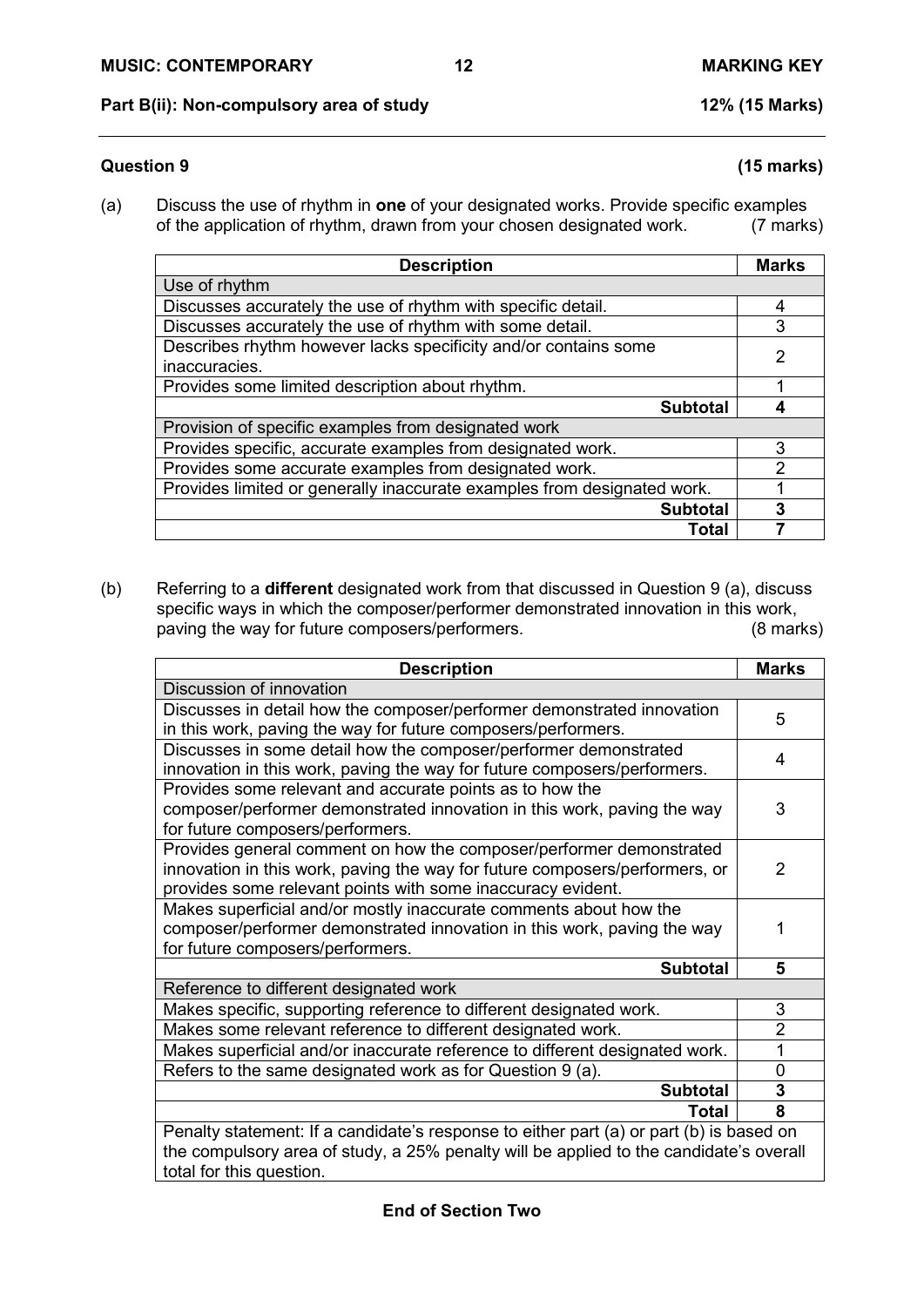**Section Three: Theory and composition 30% (42 Marks)**

## **Question 10: Visual score analysis (12 marks)**

Refer to pages 8–10 of the Score booklet to answer this question.

## (a) (i) Name the key at the start of this excerpt. (1 mark)

| <b>Description</b> | <b>Marks</b> |
|--------------------|--------------|
| G minor            |              |
| <b>Total</b>       |              |

(ii) Name the new key at bar 17. (1 mark)

| <b>Description</b> | <b>Marks</b> |
|--------------------|--------------|
| G major            |              |
| Total              |              |

(b) Identify the intervals marked with brackets on the score at the following bars. (3 marks)

|                | <b>Description</b>        | <b>Marks</b> |
|----------------|---------------------------|--------------|
| Bar 9, part B  | minor 3 <sup>rd</sup>     |              |
| Bar 20, part C | major 6 <sup>th</sup>     |              |
| Bar 24, part B | augmented $4^{\text{th}}$ |              |
|                | <b>Total</b>              |              |

(c) Using chord symbols, e.g. F#min/A, name the chords marked with boxes on the score at the following bars. (3 marks)

|                | <b>Description</b>                                    | <b>Marks</b> |
|----------------|-------------------------------------------------------|--------------|
| Bar 8, beat 1  | E♭ major                                              |              |
| Bar 11, beat 1 | $\mid$ Gmin/D (accept Gmin 2 <sup>nd</sup> inversion) |              |
| Bar 32, beat 1 |                                                       |              |
|                | Total                                                 |              |

(d) Define the following terms located in the score. (2 marks)

|                            | <b>Description</b>                                      |       | <b>Marks</b> |
|----------------------------|---------------------------------------------------------|-------|--------------|
| dim.<br>(bar $15$          | gradually getting softer                                |       |              |
| $\bullet$ = 63<br>(bar 17) | to be played at a speed of 63 crotchet beats per minute |       |              |
|                            |                                                         | Total |              |

**MARKING KEY 13 MUSIC: CONTEMPORARY**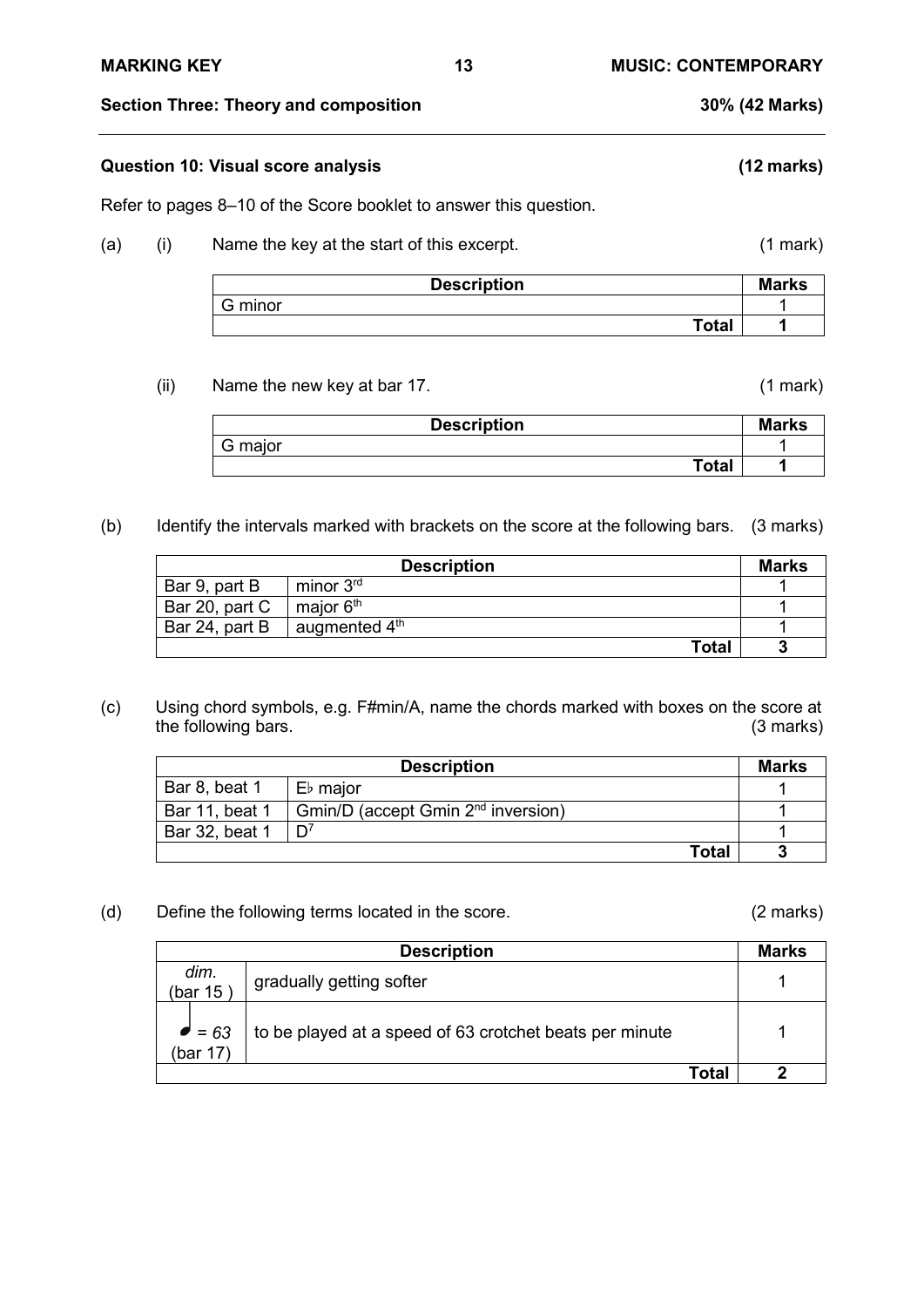# **MUSIC: CONTEMPORARY 14 MARKING KEY**

# **Question 10** (continued)

(e) State what the tempo direction provided at the start of the excerpt means for the performer.

| <b>Description</b>                                                                 |  |
|------------------------------------------------------------------------------------|--|
| For copyright reasons this text cannot be reproduced in the online version of this |  |
|                                                                                    |  |

(f) State the purpose of the symbol  $\overline{\overline{\phantom{A}}}\hspace{-0.1cm}$ , located in bar 10 (part A) of the score. (1 mark)

| <b>Description</b>                              | <b>Marks</b> |
|-------------------------------------------------|--------------|
| not to pitch the note, rather to speak the note |              |
| Total                                           |              |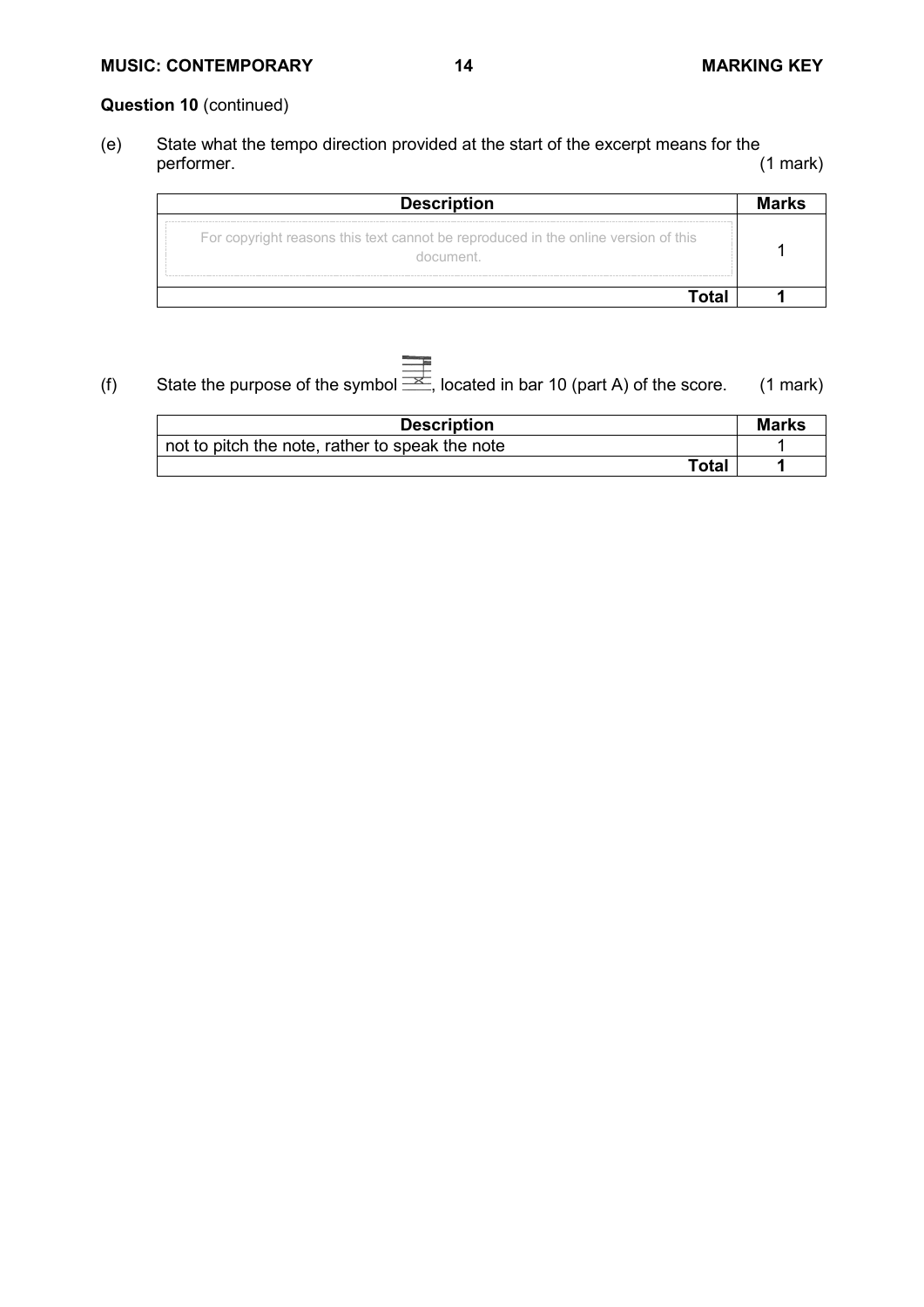**Question 11: Theory (12 marks)**



(a) (i) Insert the correct time signatures on the score above, at the points indicated by the three down arrows  $(\perp)$ . (1 mark)

| <b>Description</b>             | <b>Marks</b> |
|--------------------------------|--------------|
| ⌒<br>(all correct to get mark) |              |
| <b>Total</b>                   |              |

(ii) Name the chords outlined by the melody in each of the first three bars. (3 marks)

| <b>Description</b>                                   | Marks   |
|------------------------------------------------------|---------|
| $B\flat$ augmented (accept $D\flat$ augmented)       |         |
| $E\flat$ major (accept $G\flat$ major)               | $1 - 3$ |
| E major (accept G major)                             |         |
| one mark per correct chord, inversions not required. |         |
| Total                                                |         |

(iii) The excerpt is written for alto saxophone. Write out the first **two** bars so that they could be played one octave higher by a flute. Include the appropriate clef, key signature, and accidentals in your answer. (4 marks)

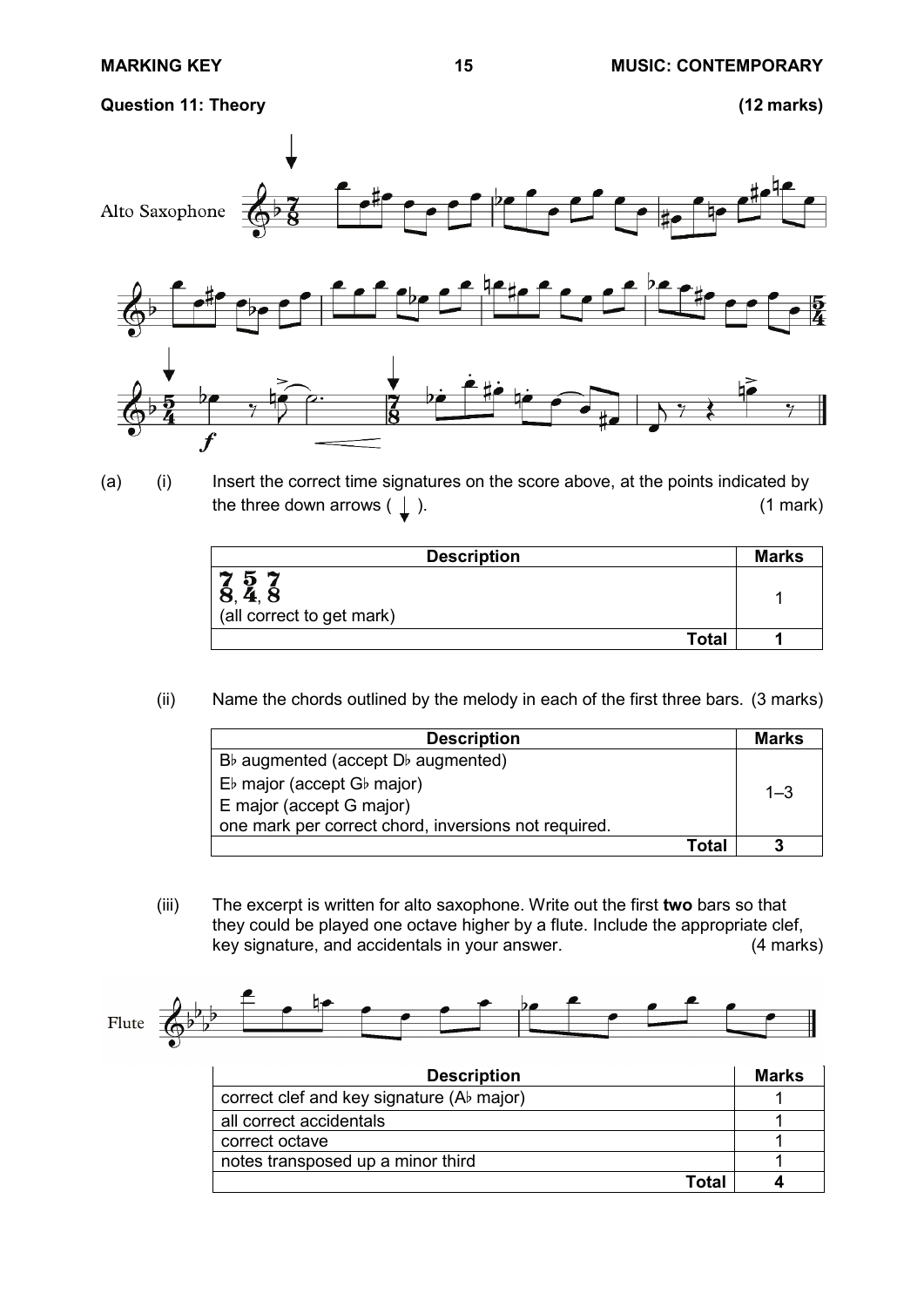# **MUSIC: CONTEMPORARY 16 MARKING KEY**

# **Question 11** (continued)

(b) Notate the following chords on the stave below. (4 marks)



| <b>Description</b>          | <b>Marks</b> |
|-----------------------------|--------------|
| One mark per correct chord. | –            |
| <b>Total</b>                | ⊿            |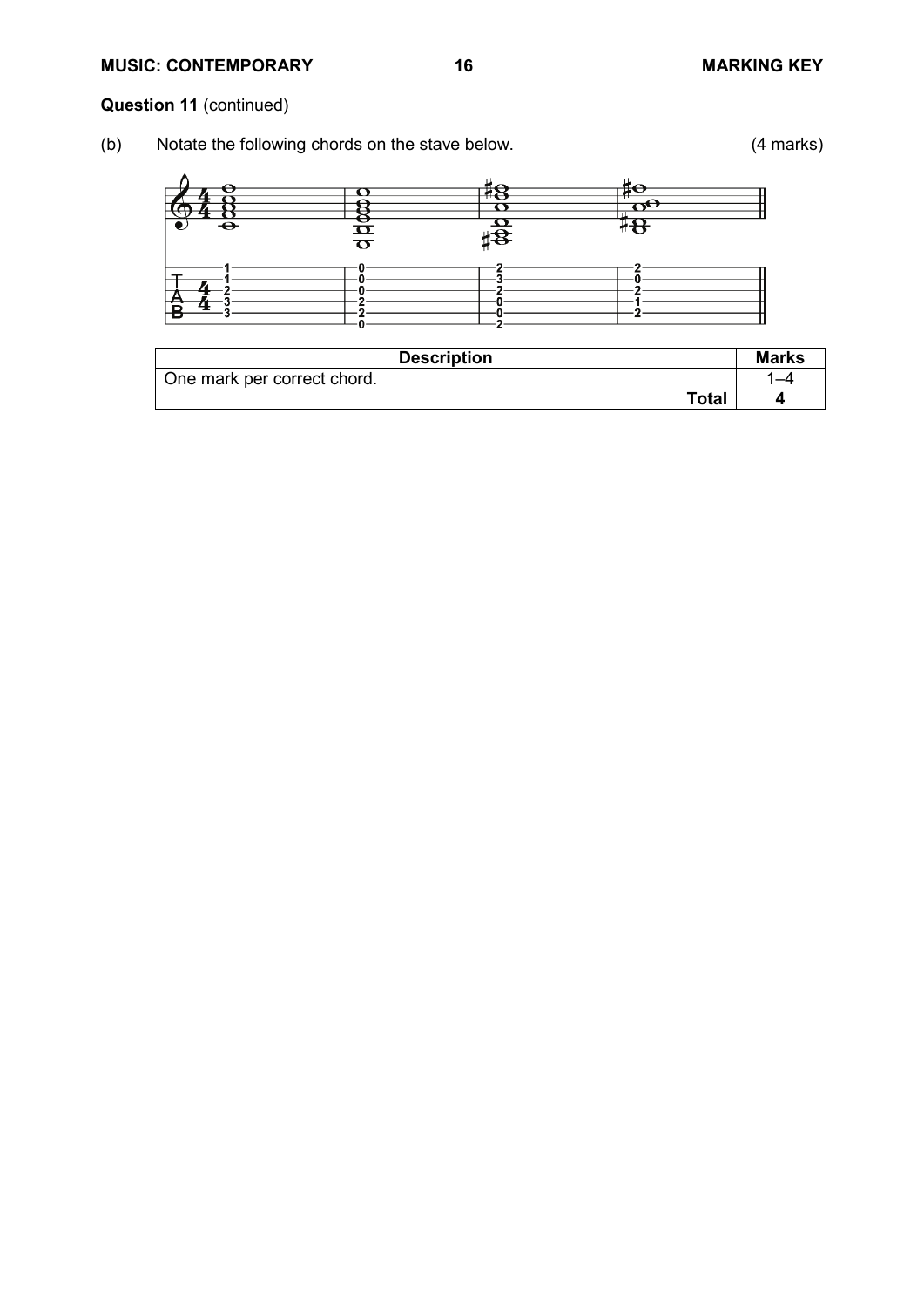# **Question 12: Composition (18 marks)**

For copyright reasons this score cannot be reproduced in the online version of this document.

Consider the leadsheet excerpt given above (also provided on page 11 of the score booklet) and answer the following questions on the partially-completed score provided on pages 20 and 21.

(a) Compose an ostinato for the guitar part and add appropriate bass and drum parts. Include appropriate slashes and come *sopra* repeat marks  $(X)$  in the drum part.

(10 marks)

| <b>Description</b>                                                                             |                |
|------------------------------------------------------------------------------------------------|----------------|
| Playability                                                                                    |                |
| parts are written within range                                                                 |                |
| Guitar ostinato                                                                                |                |
| Effective and creative ostinato with all notes correct to chords                               | 3              |
| Mostly effective ostinato with most notes correct to chords                                    | $\overline{2}$ |
| Somewhat effective ostinato and/or many note errors in relation to the<br>chords               |                |
| <b>Subtotal</b>                                                                                | 3              |
| Bass part                                                                                      |                |
| Effective and creative bass line with all notes correct to chords                              | 3              |
| Mostly effective bass line with all notes correct to chords                                    |                |
| Somewhat effective bass line and/or some note errors in relation to the<br>chords              |                |
| <b>Subtotal</b>                                                                                | 3              |
| Drum part                                                                                      |                |
| Effective drum part using appropriate slashes and/or come sopra marks                          | 3              |
| Mostly effective drum part using appropriate slashes and/or come sopra<br>marks                | $\mathcal{P}$  |
| Somewhat effective drum part and/or doesn't use appropriate slashes<br>and/or come sopra marks |                |
| <b>Subtotal</b>                                                                                | 3              |
| Total                                                                                          | 10             |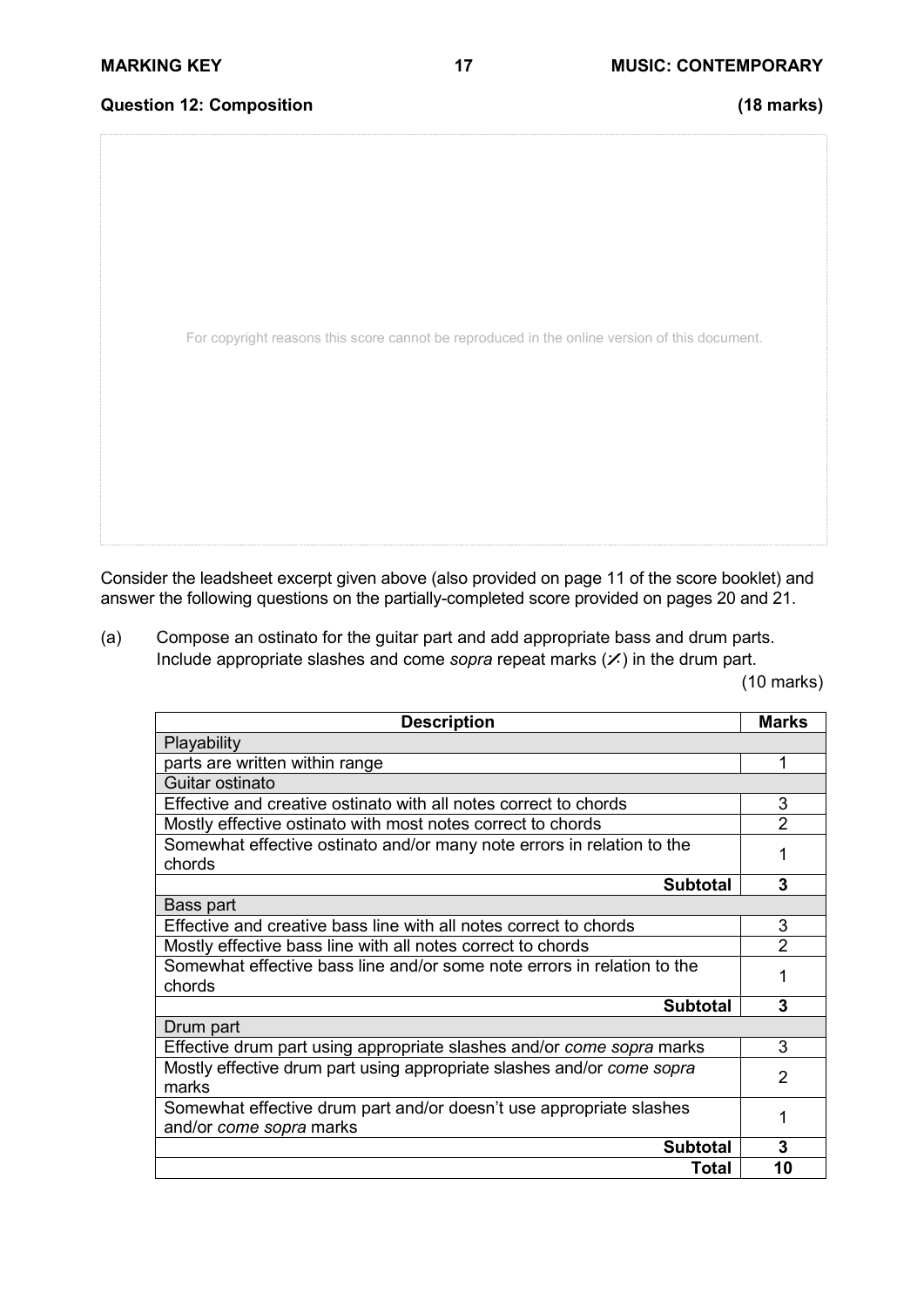# **Question 12** (continued)

(b) Harmonise the given vocal melody in bars 5–8 (including the pick-up) using the other two vocalists to form three-part harmony.

| <b>Description</b>                                                                 | <b>Marks</b>  |
|------------------------------------------------------------------------------------|---------------|
| Vocal harmony                                                                      |               |
| Effective vocal harmony following the given chords                                 | 3             |
| Mostly effective vocal harmony following the given chords                          | $\mathcal{P}$ |
| Somewhat effective vocal harmony following the given chords                        |               |
| <b>Subtotal</b>                                                                    | 3             |
| Melodic contour and passing note selections                                        |               |
| Effective melodic contour and passing note selections                              | 3             |
| Mostly effective melodic contour and passing note selections                       | $\mathcal{P}$ |
| Inconsistent/limited application of melodic contour and passing note<br>selections |               |
| <b>Subtotal</b>                                                                    | 3             |
| Total                                                                              | 6             |

(c) Add appropriate dynamics and articulations to the guitar, bass, and drum parts to enhance the arrangement.

| <b>Description</b>             | <b>Marks</b> |
|--------------------------------|--------------|
| Adds appropriate dynamics      |              |
| Adds appropriate articulations |              |
| Total                          |              |